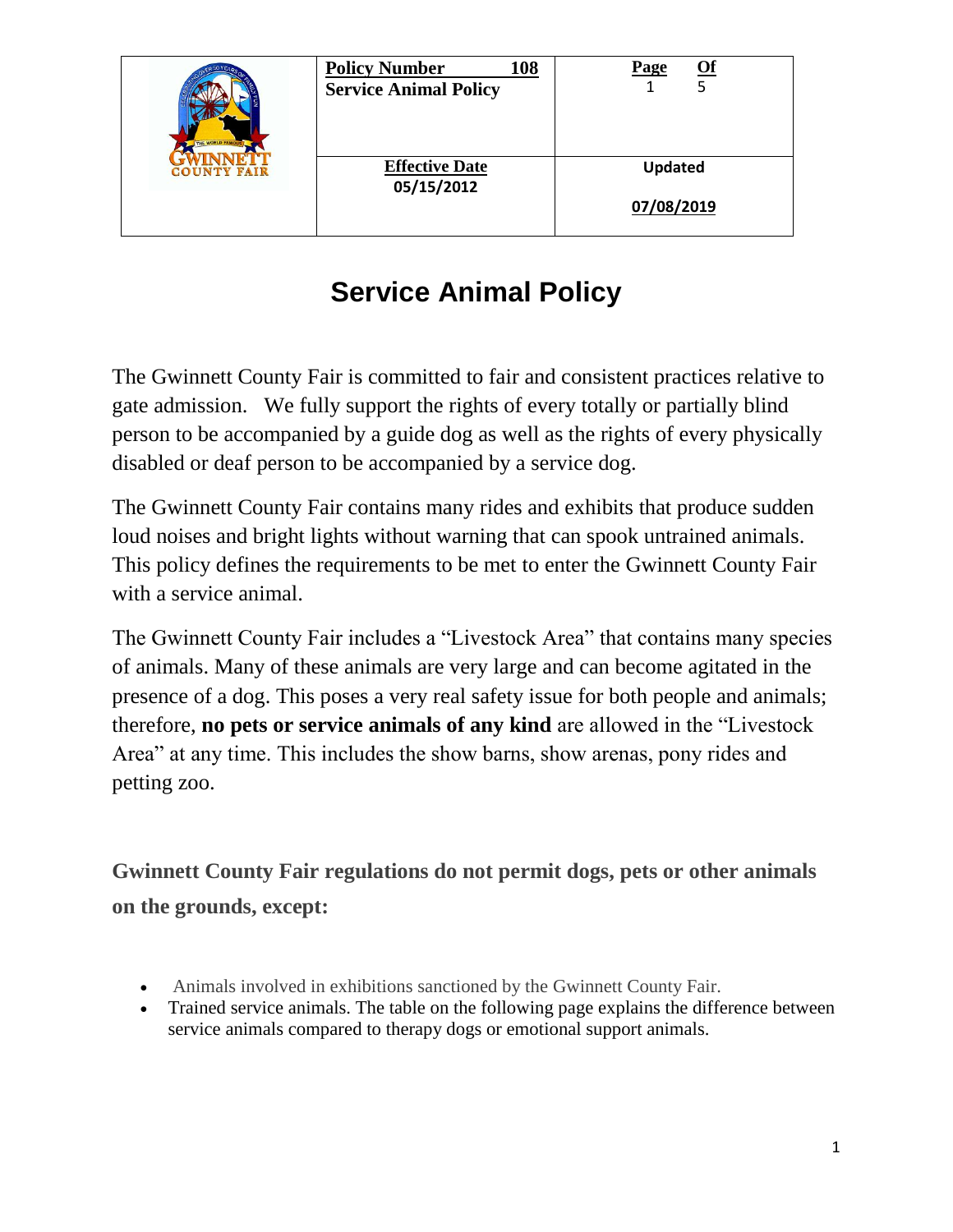| <b>Effective Date</b><br><b>Updated</b><br><b>COUNTY FAIR</b><br>05/15/2012 | THE WORLD FAMOU | <b>Policy Number</b><br>108<br><b>Service Animal Policy</b> | <u>Of</u><br>Page |
|-----------------------------------------------------------------------------|-----------------|-------------------------------------------------------------|-------------------|
|                                                                             |                 |                                                             | 07/08/2019        |



Comparison of Service, Therapy & Emotional Support Animals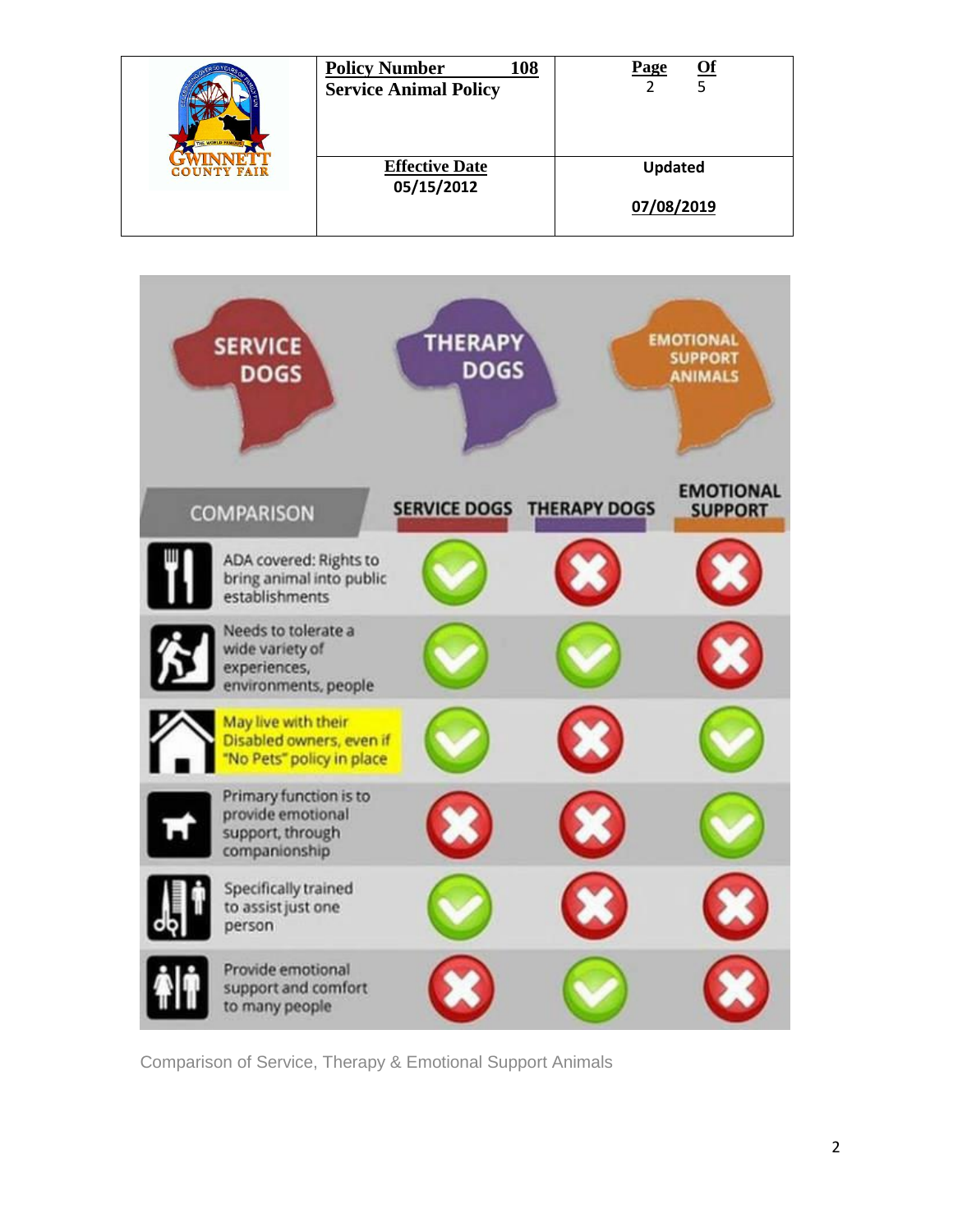| THE WORLD FAMOU<br><b>COUNTY FAIR</b> | <b>Policy Number</b><br>108<br><b>Service Animal Policy</b> | Of<br>Page     |
|---------------------------------------|-------------------------------------------------------------|----------------|
|                                       | <b>Effective Date</b><br>05/15/2012                         | <b>Updated</b> |
|                                       |                                                             | 07/08/2019     |

## *Service Animal Training:*

- Service animals must be individually trained to do work or perform tasks for people with disabilities. The work or task the service animal has been trained to provide must be directly related to the person's disability.
- Service animals must be trained to behave properly in places of public accommodation.

#### *Service Animal Behavior:*

- A service animal shall be under the control of its handler at all times.
- A service animal must be harnessed, leashed or tethered, unless these devices interfere with the service animal's work or the individual's disability prevents using these devices.
- Inappropriate behavior is grounds for excluding the animal from the premises. Therefore, a service animal should not be wandering around, socializing, eating at the table or being fed.
- It is reasonable to expect that the service animal not bark excessively, be disruptive, run to people or jump on them, or act aggressively toward people. The service animal is there to provide a service; it is working. Keep in mind that sometimes it is a service animal's job to warn its handler of surroundings or impending events, and it might do so with a bark.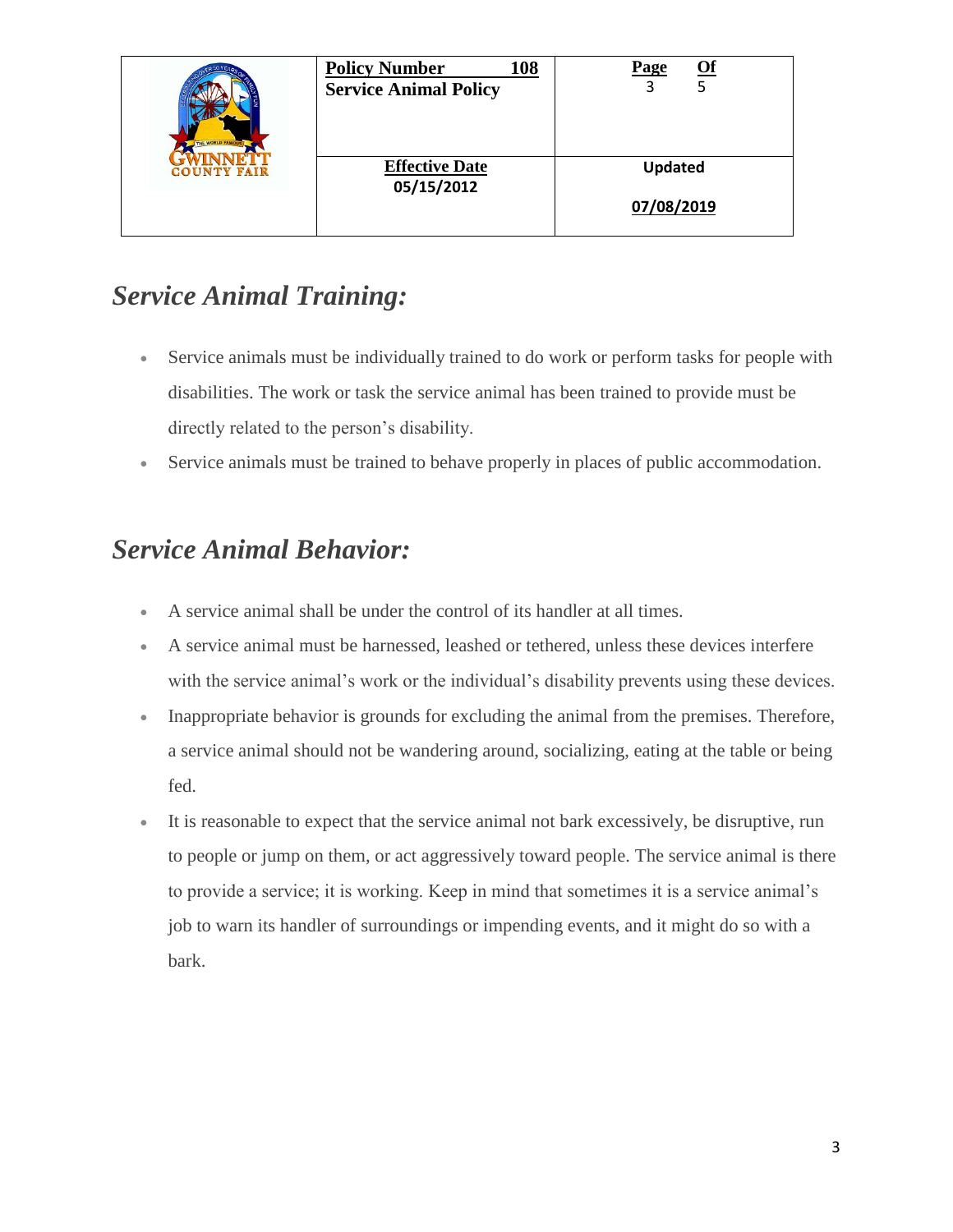| THE WORLD FAMOUS<br><b>COUNTY FAIR</b> | <b>Policy Number</b><br>108<br><b>Service Animal Policy</b> | Of<br>Page     |
|----------------------------------------|-------------------------------------------------------------|----------------|
|                                        | <b>Effective Date</b><br>05/15/2012                         | <b>Updated</b> |
|                                        |                                                             | 07/08/2019     |

### *The Gwinnett County Fairs' Rights:*

- A member of the Gwinnett County Livestock and Fair Association may ask whether the animal is a service animal required because of a disability and what work or task the animal has been trained to perform for the individual with a disability.
- The provision of emotional support, well-being, comfort or companionship **does not** constitute work or tasks.
- If the handler refuses to answer, the animal can be excluded from the Gwinnett County Fairgrounds.
- If the handler answers that the animal makes them feel better, helps them calm down, eases their depression or something similar, this indicates that it is the animal's presence alone that helps the handler, and that the animal is not trained to do a task or provide a service.
- Emotional support animals and therapy animals are **NOT** service animals according to ADA's definition.

### **Americans with Disabilities Act**

- According to the Americans with Disabilities Act, only dogs and miniature horses can be service animals. Emotional support animals are not service animals.
- You may ask two questions of individuals with service animals: Is the dog or miniature horse required because of a disability? And: Which work or task has the animal been